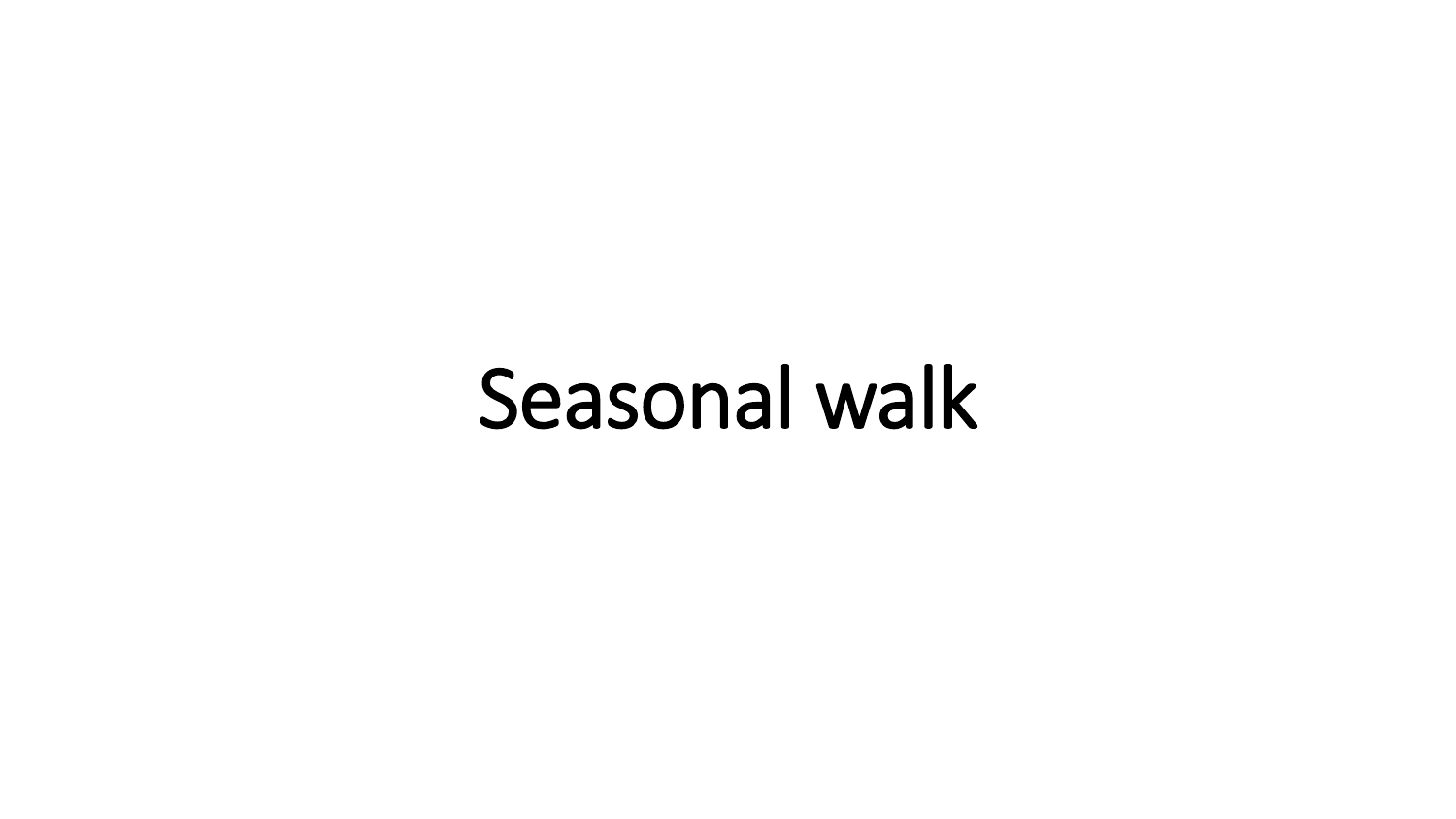#### **Description:**

Students take a walk around their local area to collect some data about the animals and plants they can find during one of the four seasons.





Image source: [OpenClipart-vectors/ Pixabay](https://pixabay.com/vectors/seasons-four-seasons-tree-nature-158601/)

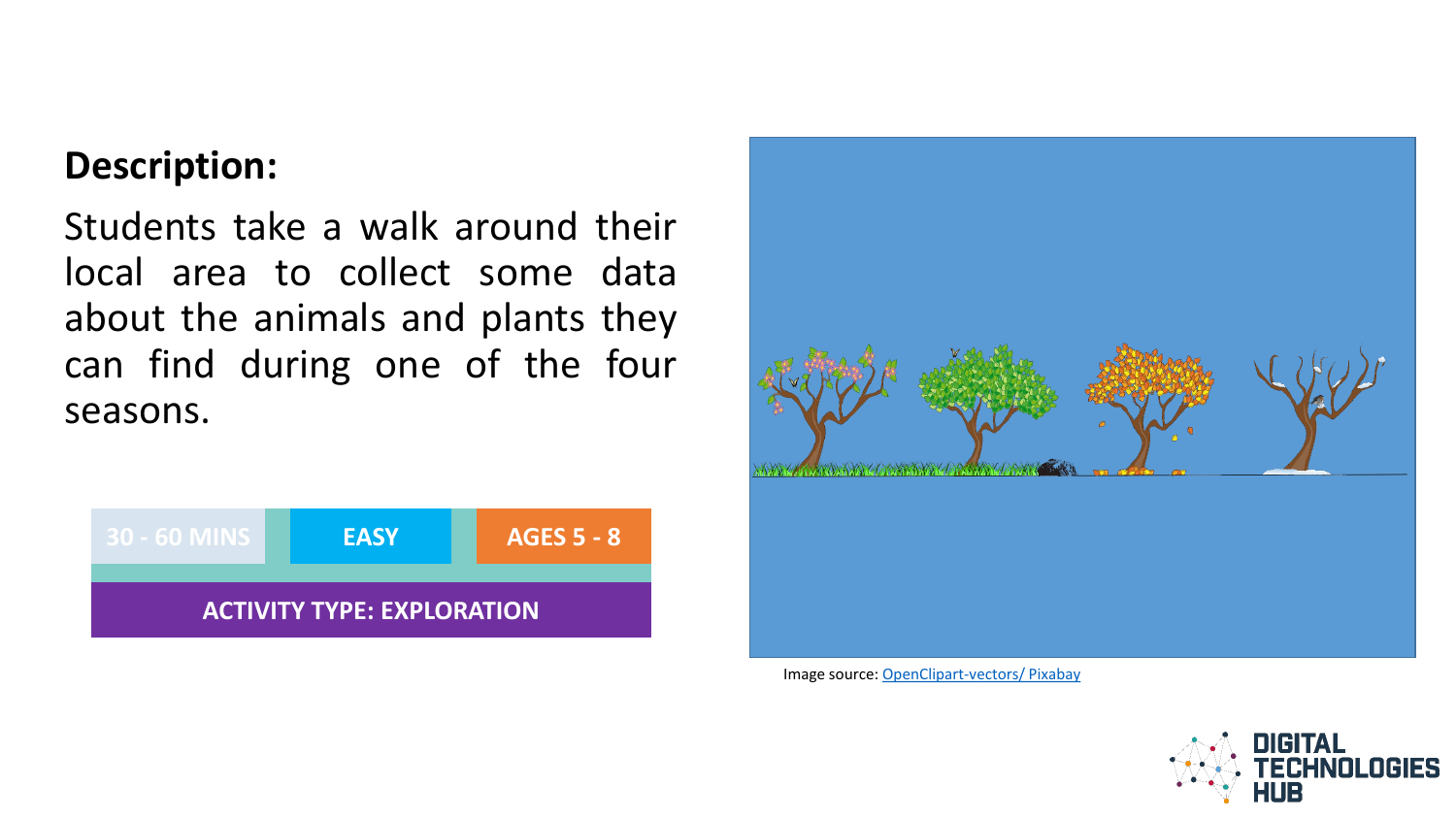### You will need:

- [Seasonal walk data collection sheet](http://www.digitaltechnologieshub.edu.au/docs/default-source/family-tasks/seasons-walk-worksheet.pdf)
- ‒ Pencil
- ‒ Camera (optional)
- ‒ Clipboard (optional)



Image source: mohamed hassan/ Pixabay

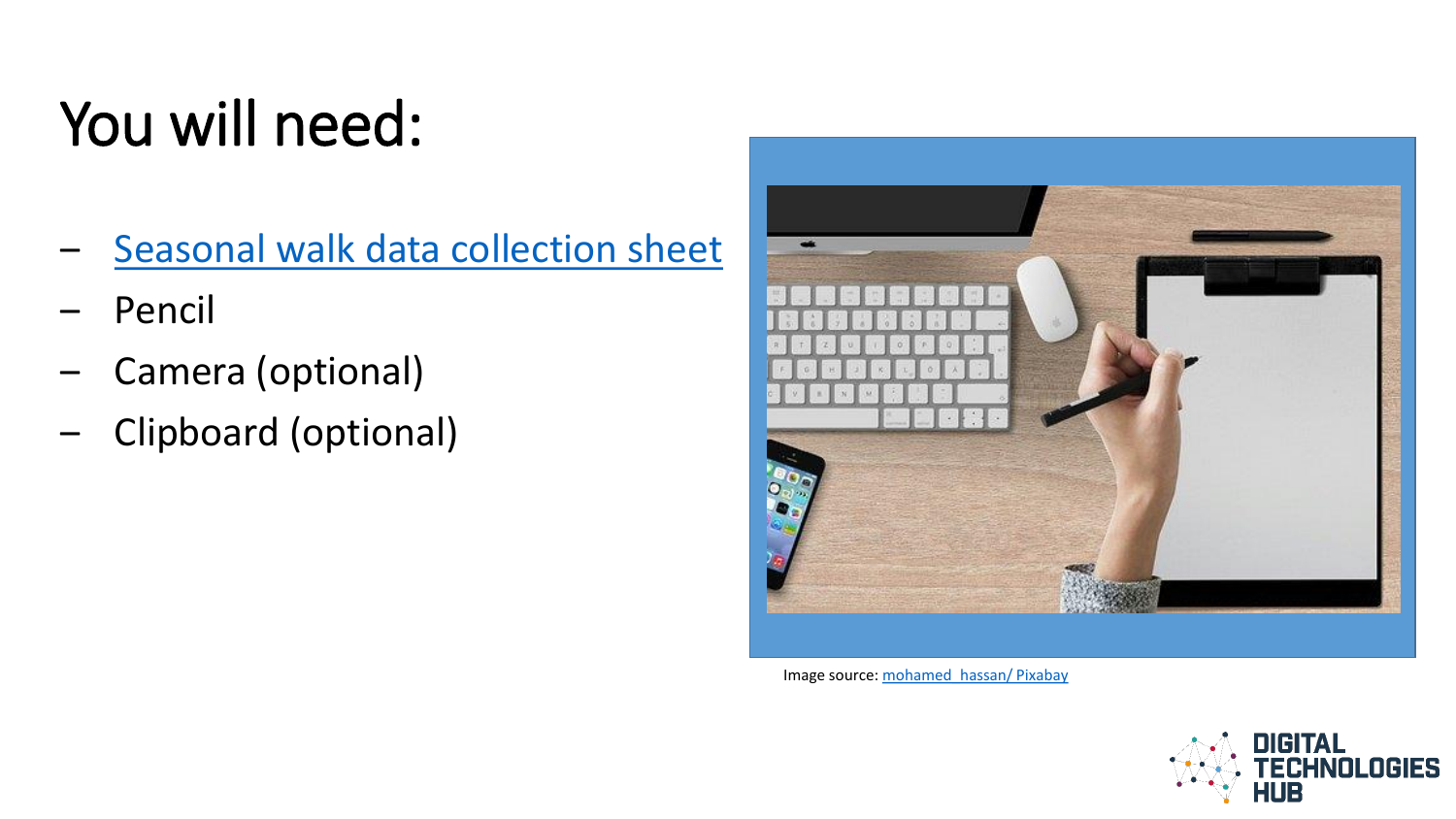#### About the activity:

This activity will take your family on an exploration of your local area.

As you are walking, children will find and identify different plants and animals they see or hear in the environment.

They will describe the location/s where they have found the plant or animal and record the number of each they see.



Image source: [Alexas\\_Fotos/ Pixabay](https://pixabay.com/photos/owl-photographer-photograph-tourist-964011/)

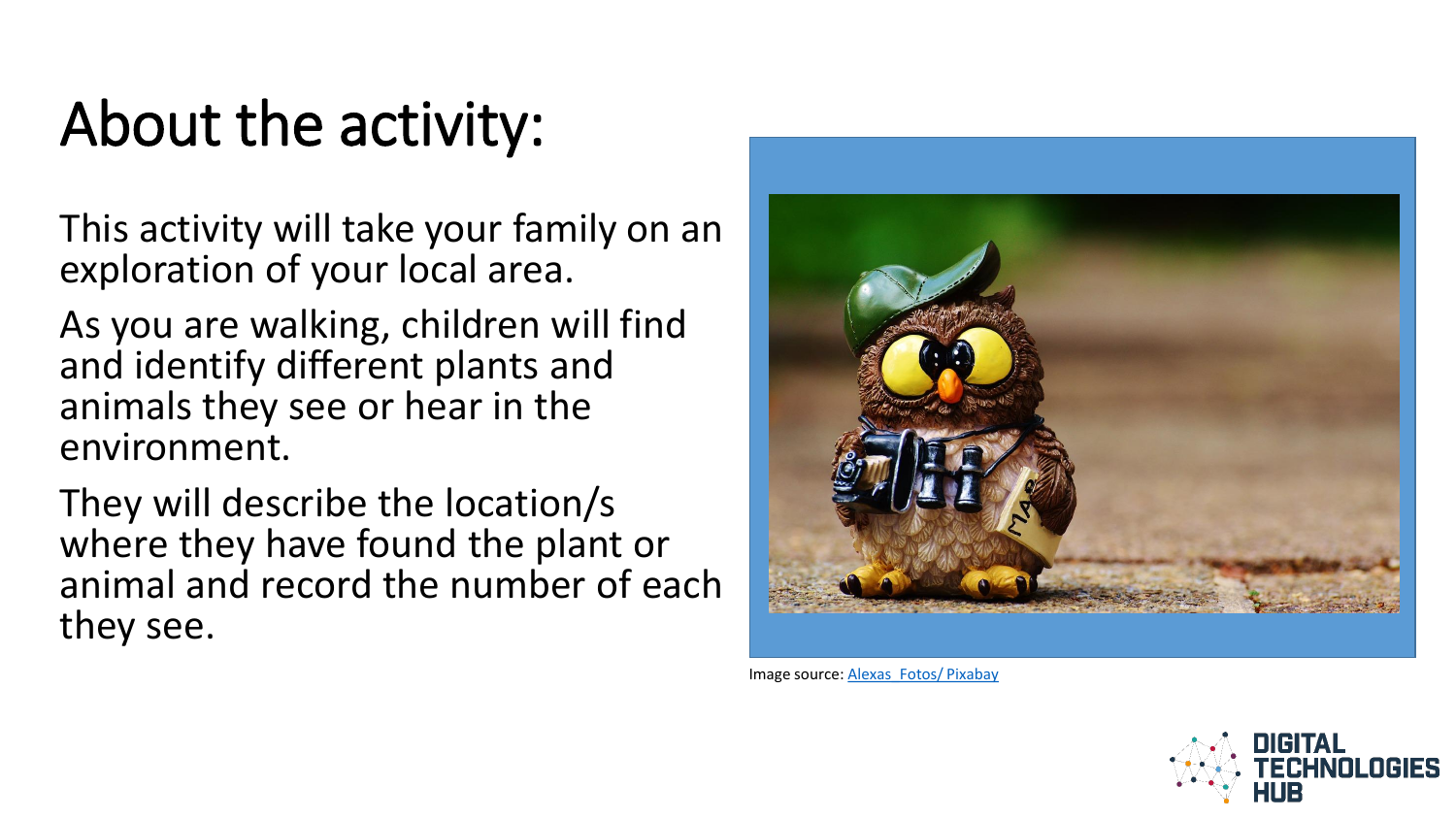### Let's get started…

**1**

- Before leaving on the walk, identify the current season.
- Discuss some plants or animals you may discover on your walk that grow or can be seen during this season.
- If walking in autumn, you may like to take note of different types of autumn leaves you find. **Image source: [geralt/ Pixabay](https://pixabay.com/en/group-team-feedback-confirming-3354366/)**



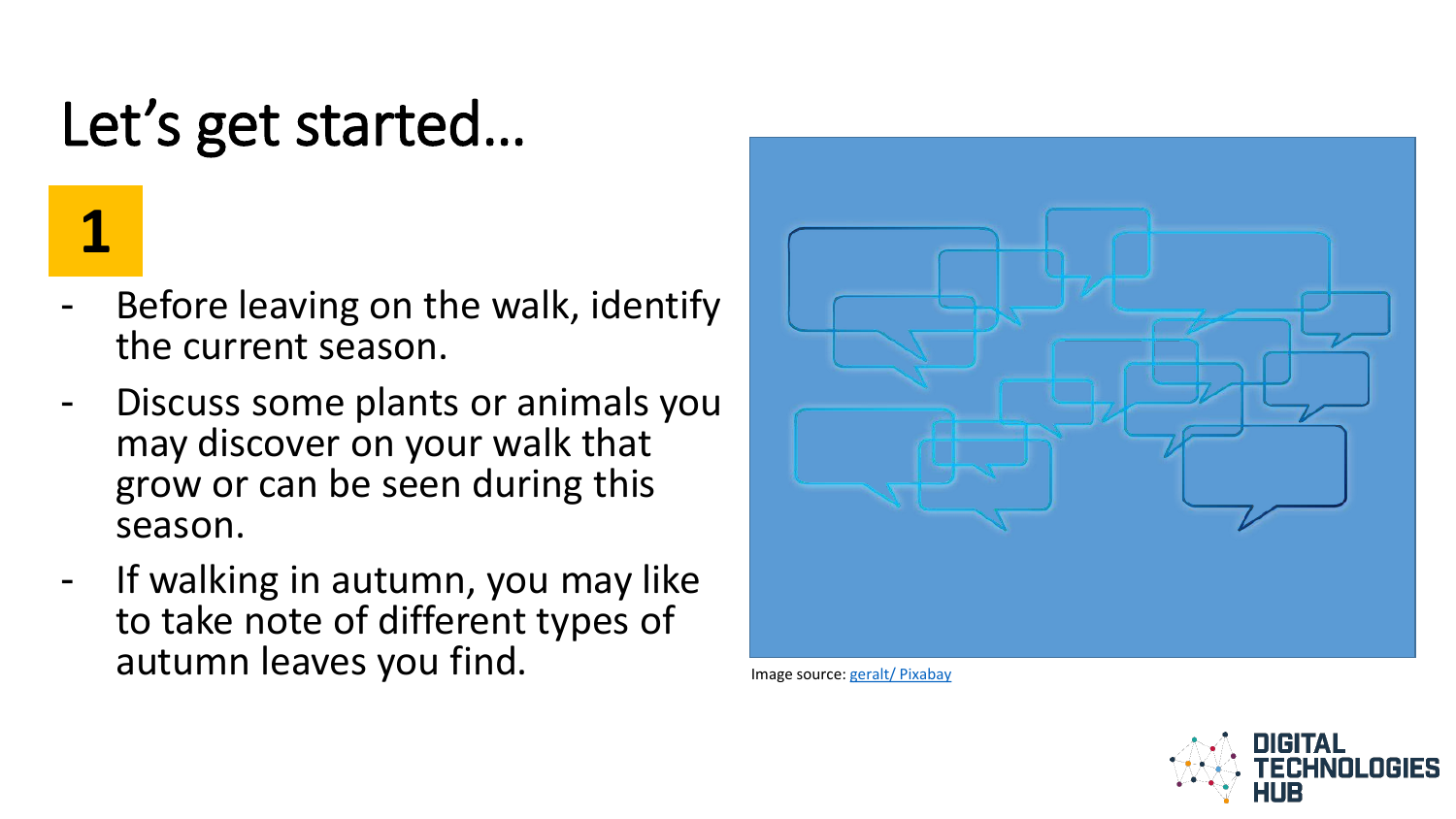#### What's next…

## **2**

- Start walking around your local area.
- Look around to identify different plants or animals and draw or write what you find on the data sheet.
- Take note of the type of weather on the day you walk.

**Good tip:** Take a camera with you to help record your findings.



Image source: [Efraimstochter/ Pixabay](https://pixabay.com/photos/detective-magnifying-glass-viewing-788592/)

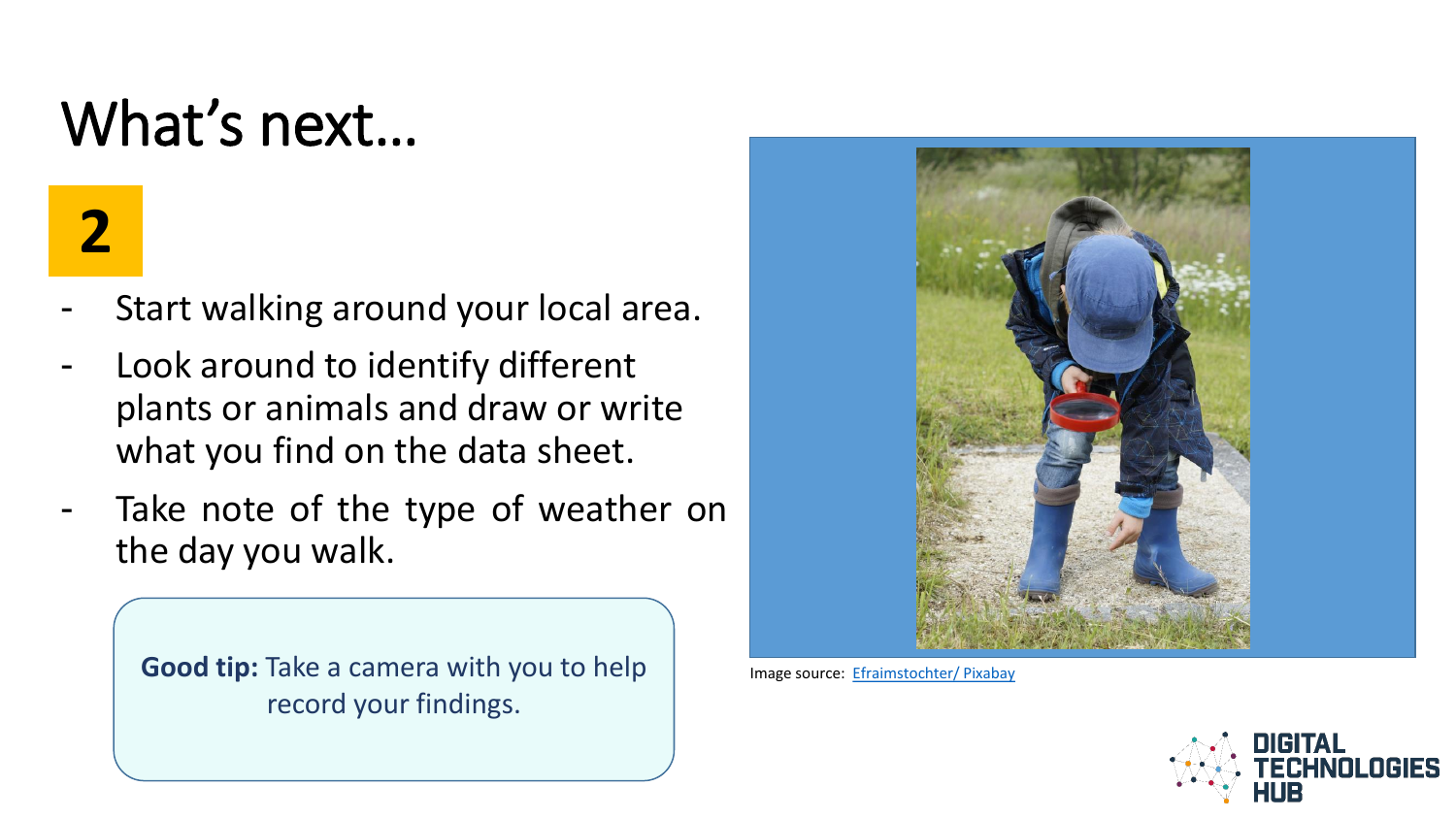#### Congratulations…

**3**

- Keep walking until you have found lots of different plants and animals in your local area.
- Do not forget to keep a tally of the number of each you find.

**Good tip:** You might like to repeat this exploration in another season and make comparisons between the different plants and animals you find at different times of the year.



Image source: [ljcor/ Pixabay](https://pixabay.com/photos/father-son-walk-child-boy-family-2770301/)

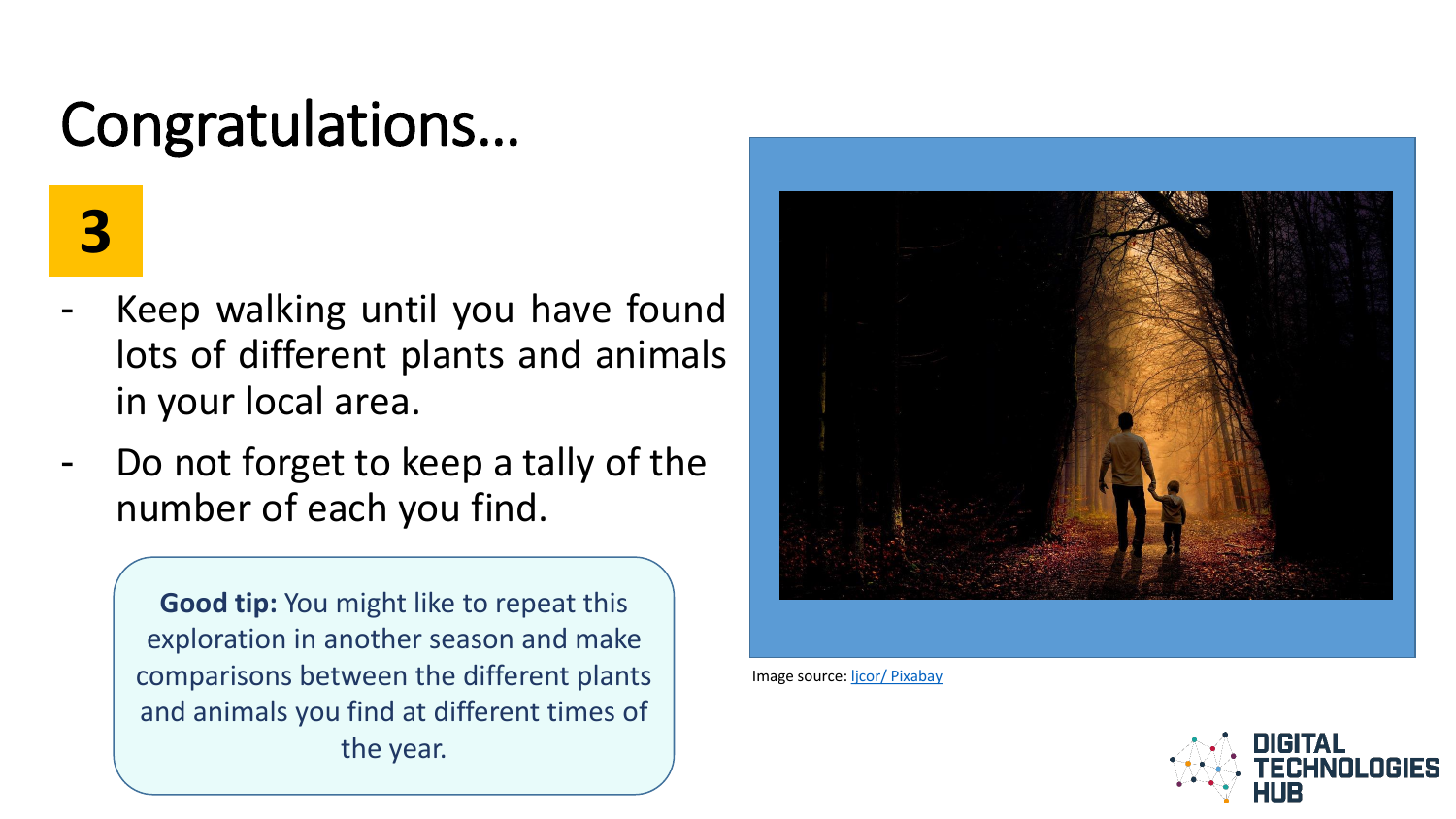#### Resources

- The worksheet shown on the right has been prepared for you to take out and complete during your exploration.
- Alternatively, feel free to create your own way of recording your findings during the investigation.

**Please note:** a regular sized PDF version can be downloaded [here.](http://www.digitaltechnologieshub.edu.au/docs/default-source/family-tasks/seasons-walk-worksheet.pdf)